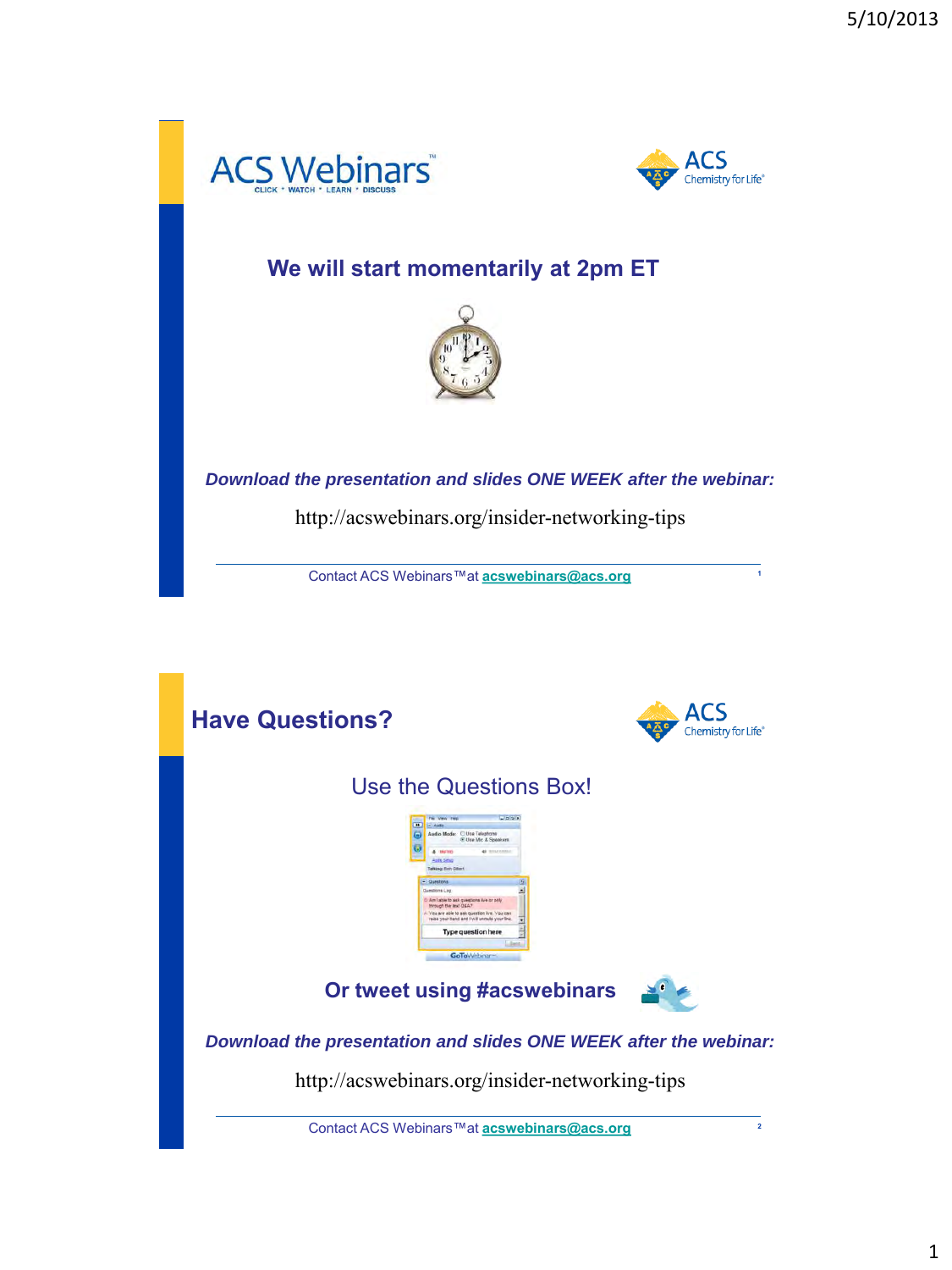





**4**

If you enjoy ACS Webinars every Thursday… please support the program!



## **www.join.acs.org**

Find the many benefits of ACS membership!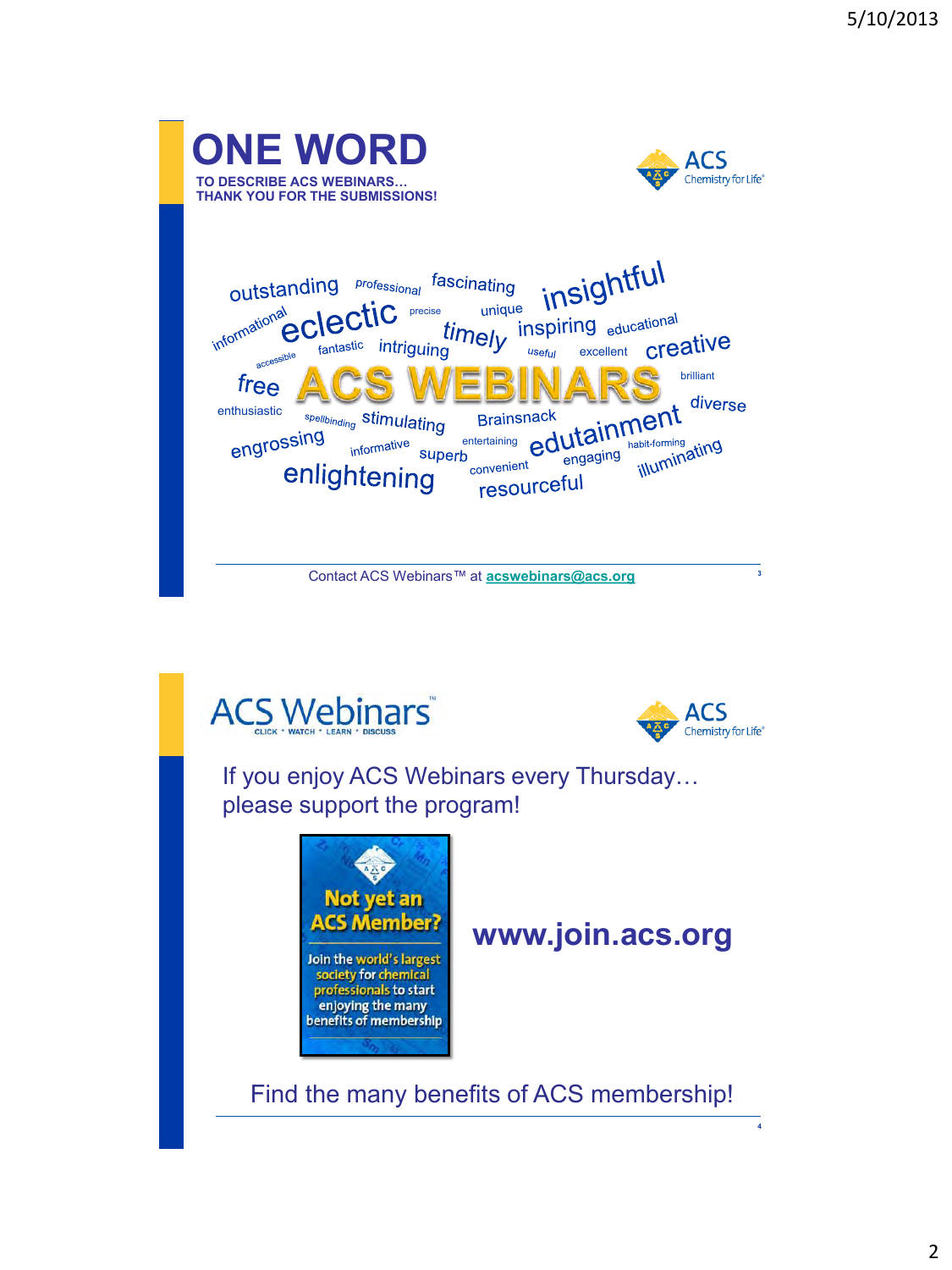

## **Q: "Hungry for a brain snack?"**



"Feeling short on time? ACS Webinets<sup>™</sup>are 2 **minute segments that bring you valuable snippets from some of our most popular full length ACS Webinars™ "** 

 $\mathbf{See}$  all of our ACS Webinets<sup>™</sup> on YouTube at **http://bit.ly/acswebinets**

#### **Upcoming ACS Webinars™** *[www.acswebinars.org](http://www.acswebinars.org/)*



**5**



Thursday, May 9, 2013

#### **Sous Vide Cooking Chemistry**

Dr. Douglas Baldwin, Author Dr. Sara Risch, Director of R&D and QA for Popz Europe



Thursday, May 16, 2013

**2013 Chemical Entrepreneurship Series** Business Model Analysis: How will your company make money?

Ms. Barbara Bry, COO of Blackbird Ventures Mr. Neil Senturia, CEO of Blackbird Ventures

Contact ACS Webinars™ at **[acswebinars@acs.org](mailto:acswebinars@acs.org) <sup>6</sup>**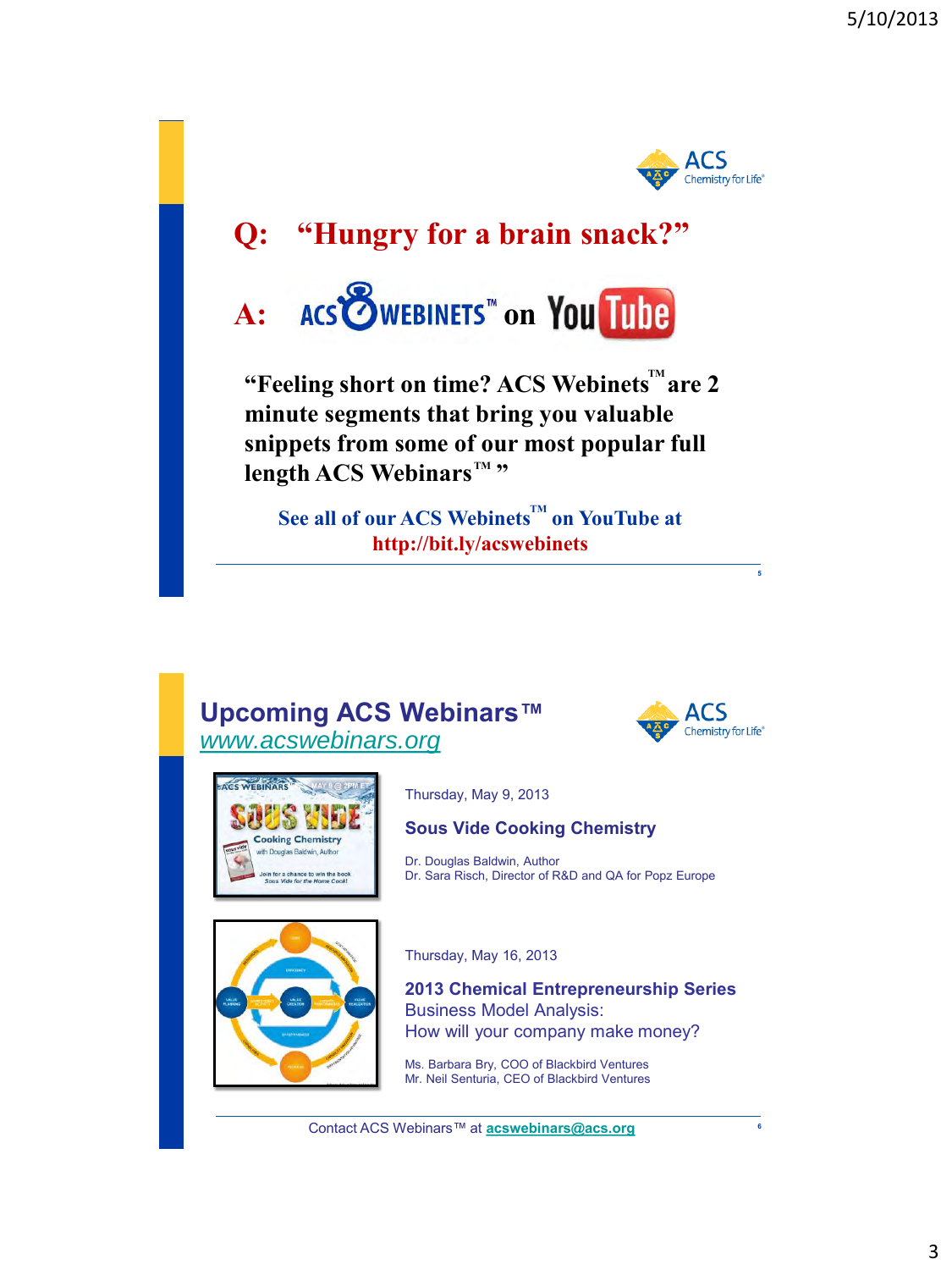### **ACS WEBINARS™** May 2, 2013



#### *Insider Networking Tips and Tricks for Scientists*



*Download the presentation and slides ONE WEEK after webinar:*  http://acswebinars.org/insider-networking-tips **7**

## **C&EN, April 22, 2013, pg. 47**

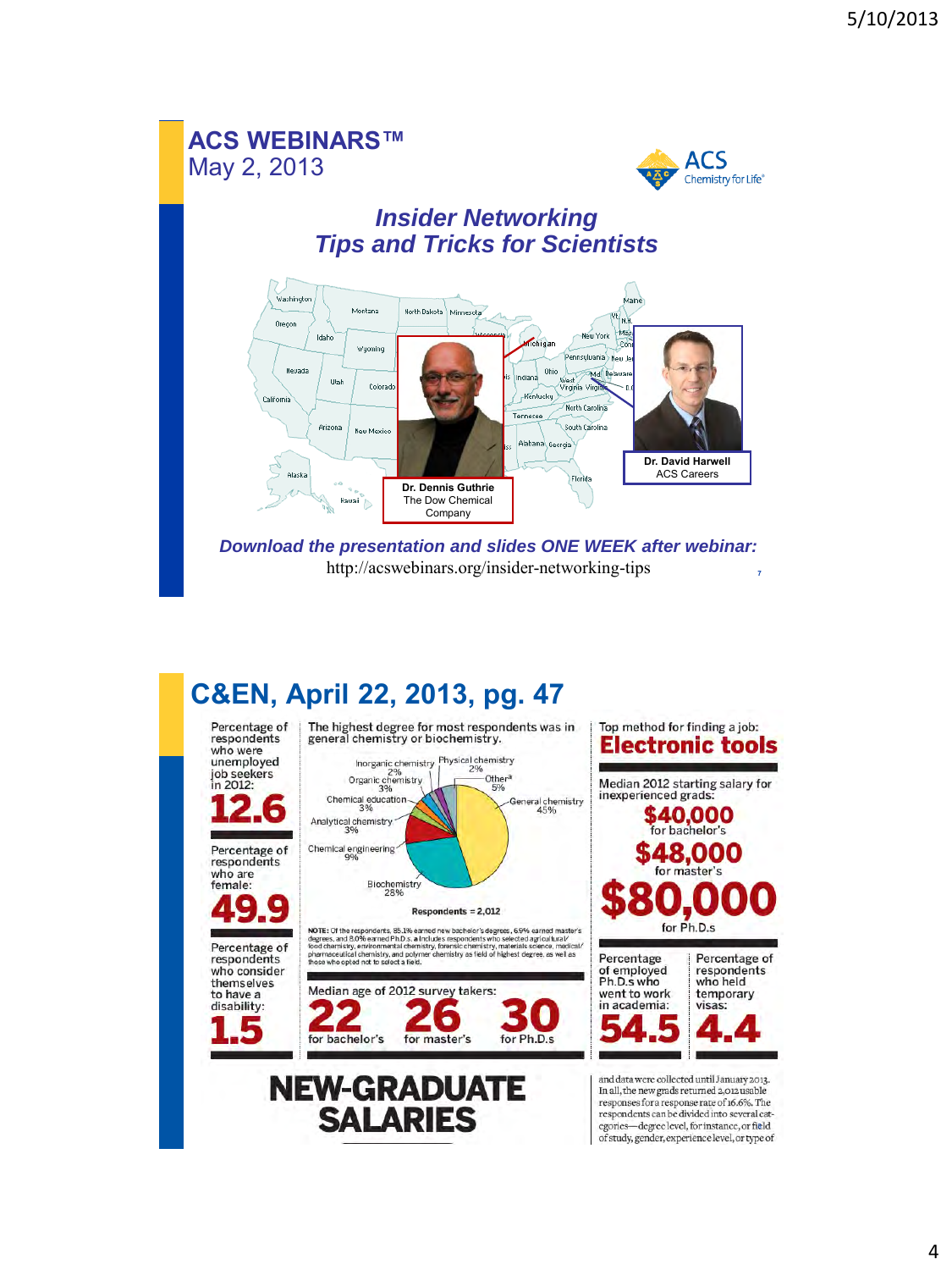

### **Why Spend Time Networking?**

- **Build your professional reputation**
- **Find mentors and champions**
- **Make contacts with headhunters, search consultants and recruiters**
- **Gain general information about possible career sectors**
- **Learn about current or upcoming job openings**
	- **Posted or advertised jobs**
	- **"Hidden" jobs**
- **Find colleagues who may need your help**





**Hidden jobs**

**Posted jobs**

**ACS Careers** Chemistry for Life"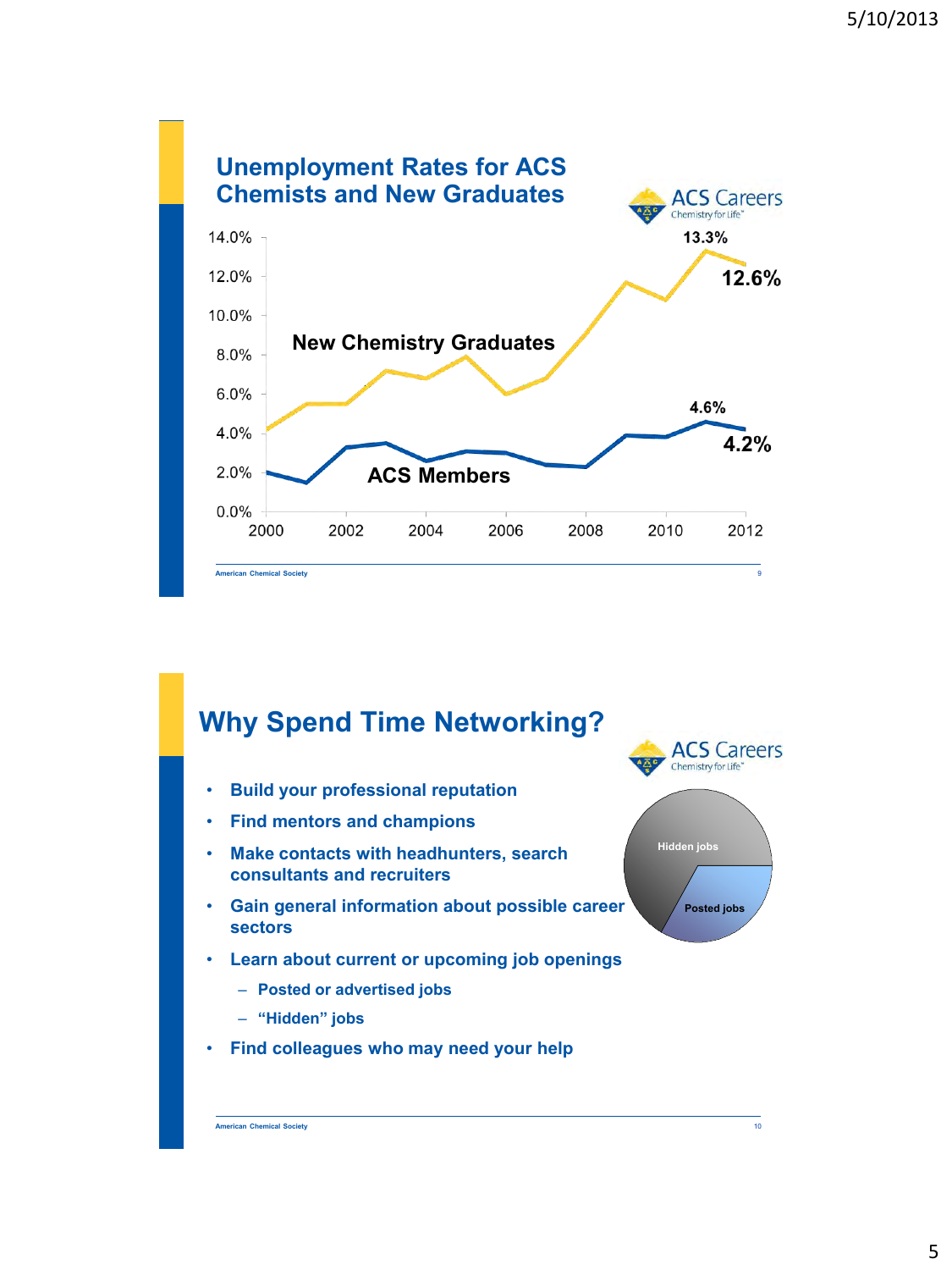### **Networking: Where to Start**



- **ACS national meetings: attend session topics of interest and engage presenters and other attendees**
- **Local section meetings: contact people near you**
- **On campus: establish contacts through professors, career office, alumni association**
- **At work: establish contacts across the organization**
- **Other organizations: attend events and volunteer for activities that interest you**

**American Chemical Society**

### **Networking: Some Tips**



11

- **Set an objective of meeting at least two new people per event you attend.**
- **Engage people in a conversation about themselves, not about you.**
- **Print and exchange business cards (order yours online or at a big-box office supply store).**
- **Ask for a follow-up contact (a "networking conversation").**

**American Chemical Society**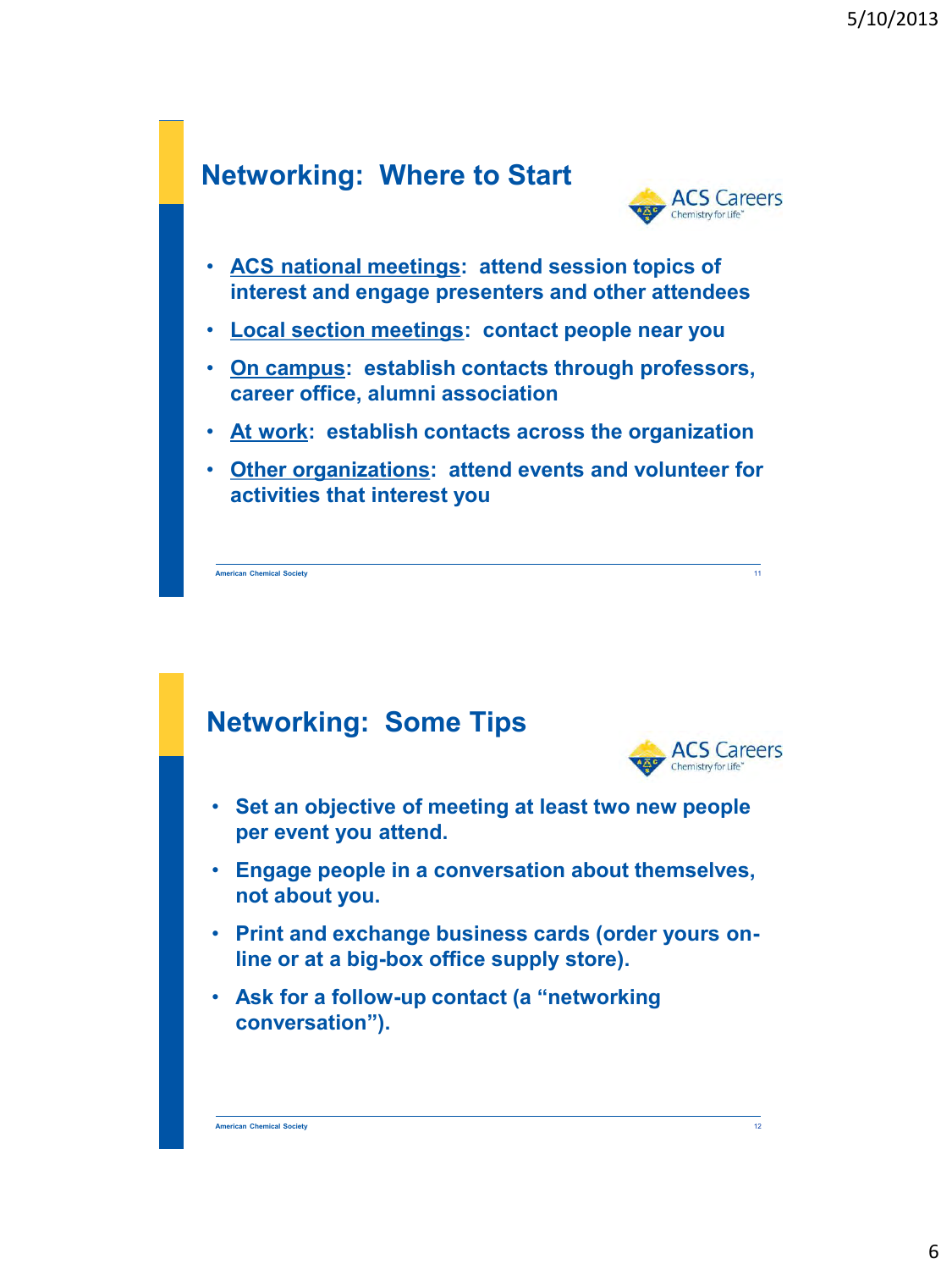# **Types of Questions to Ask**



- **Ask about them**
- **Ask about their research**
- **Ask about where they work**
- **Ask about their work responsibilities and company culture**

**American Chemical Society** 13

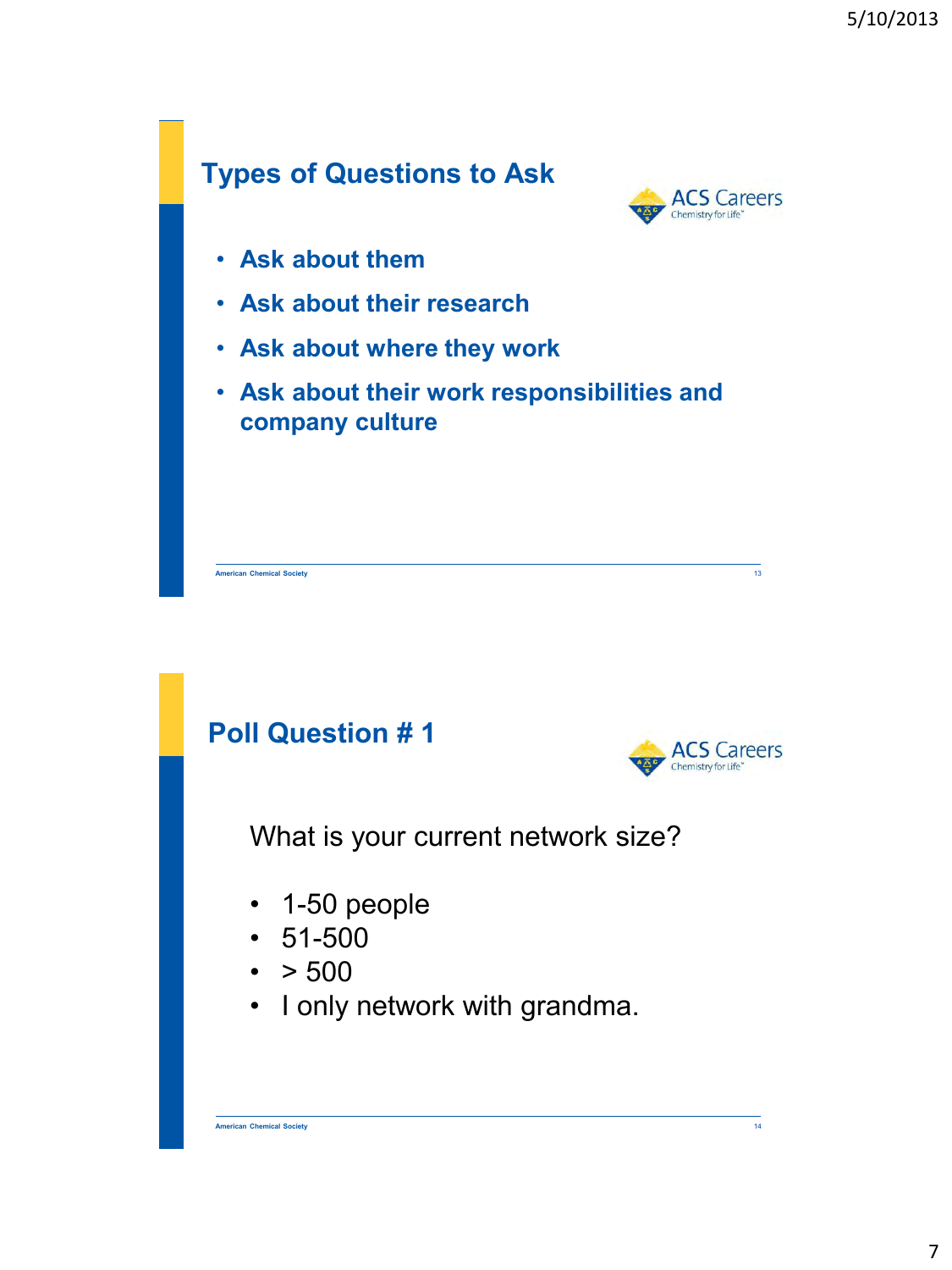

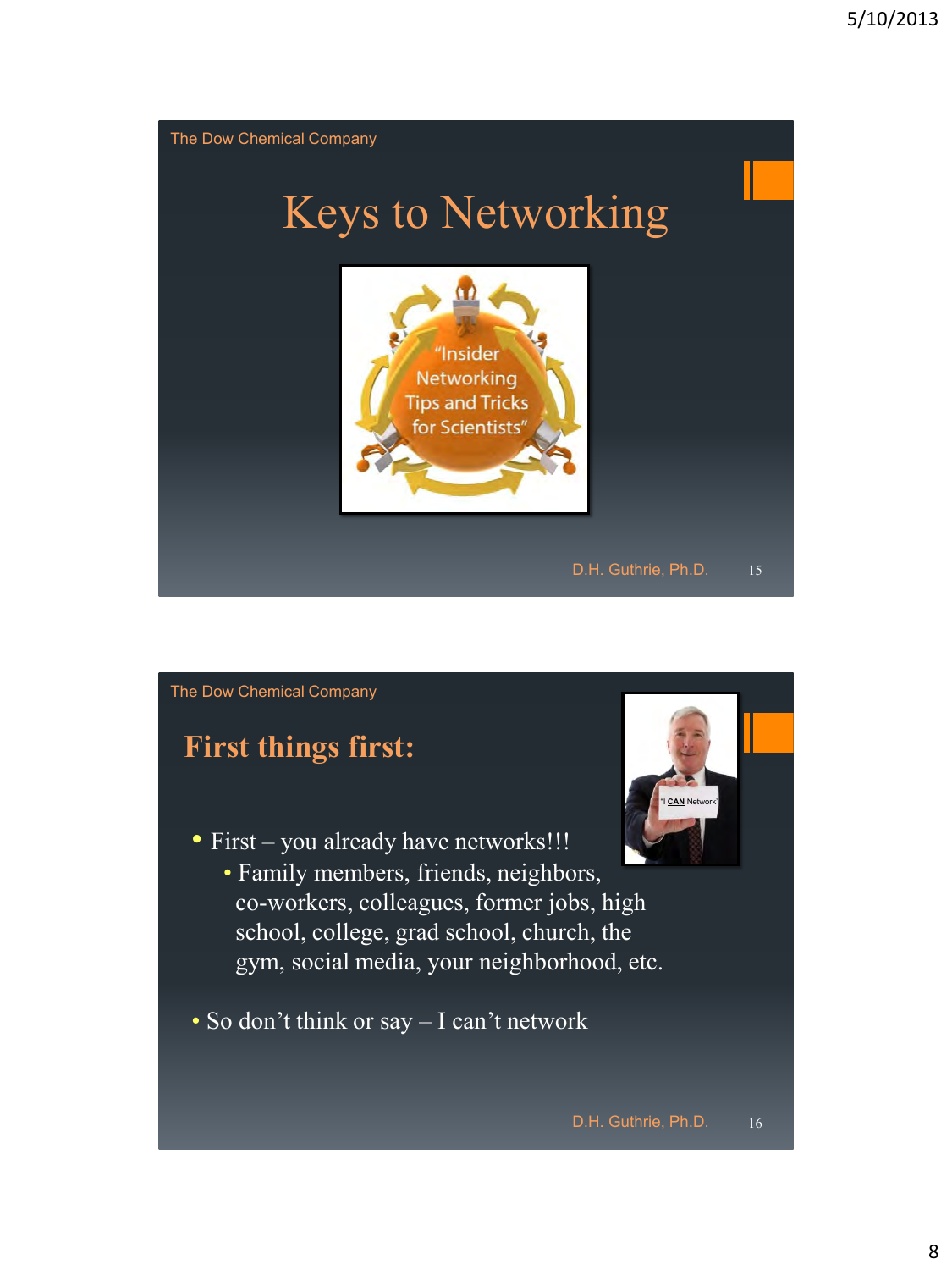

The Dow Chemical Company

## **How to "think" about a network:**

- **A good network should be like a friendship**
	- If you only "take" it will not be very good
	- It's best when both parties benefit



D.H. Guthrie, Ph.D. 18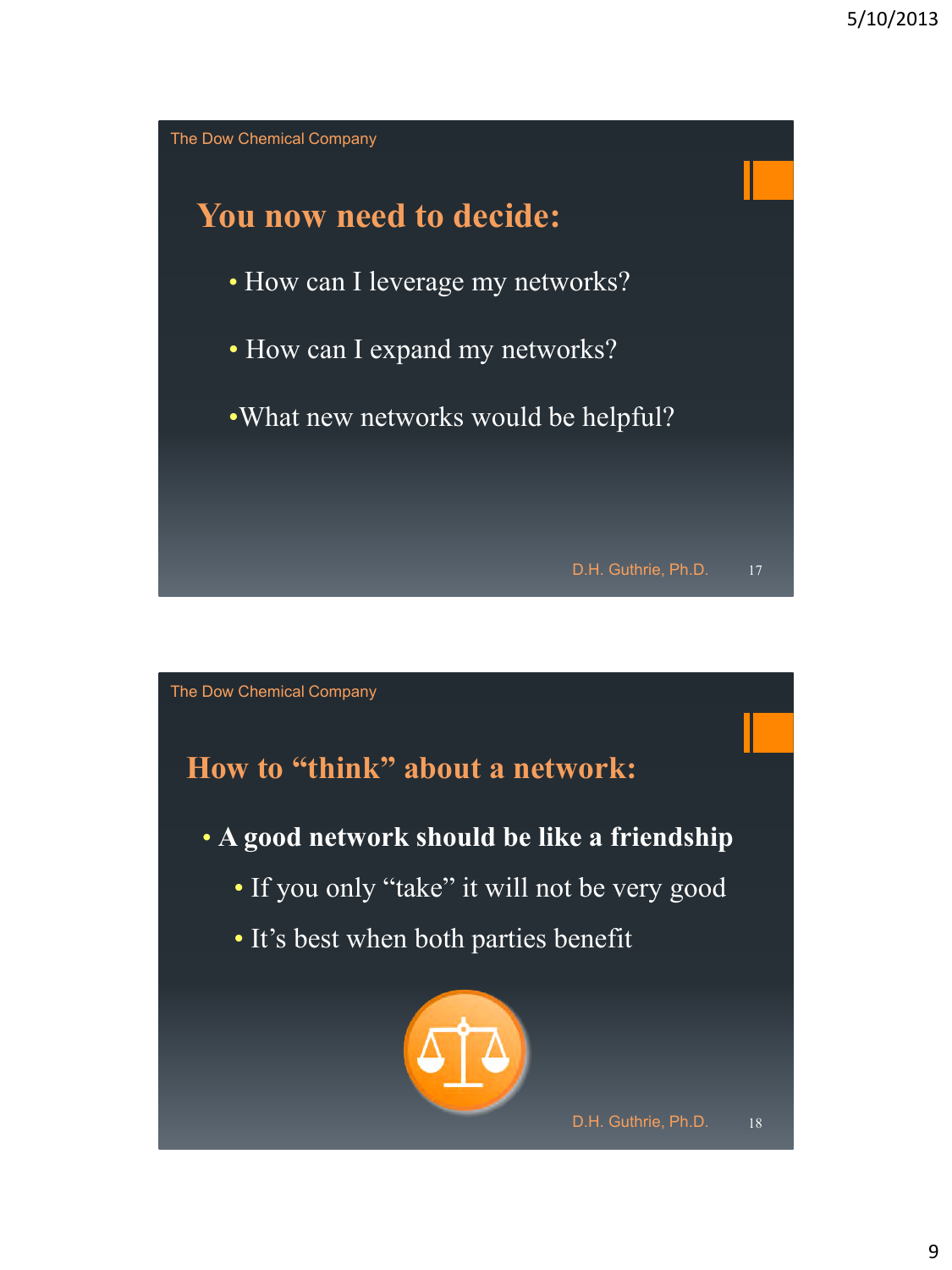

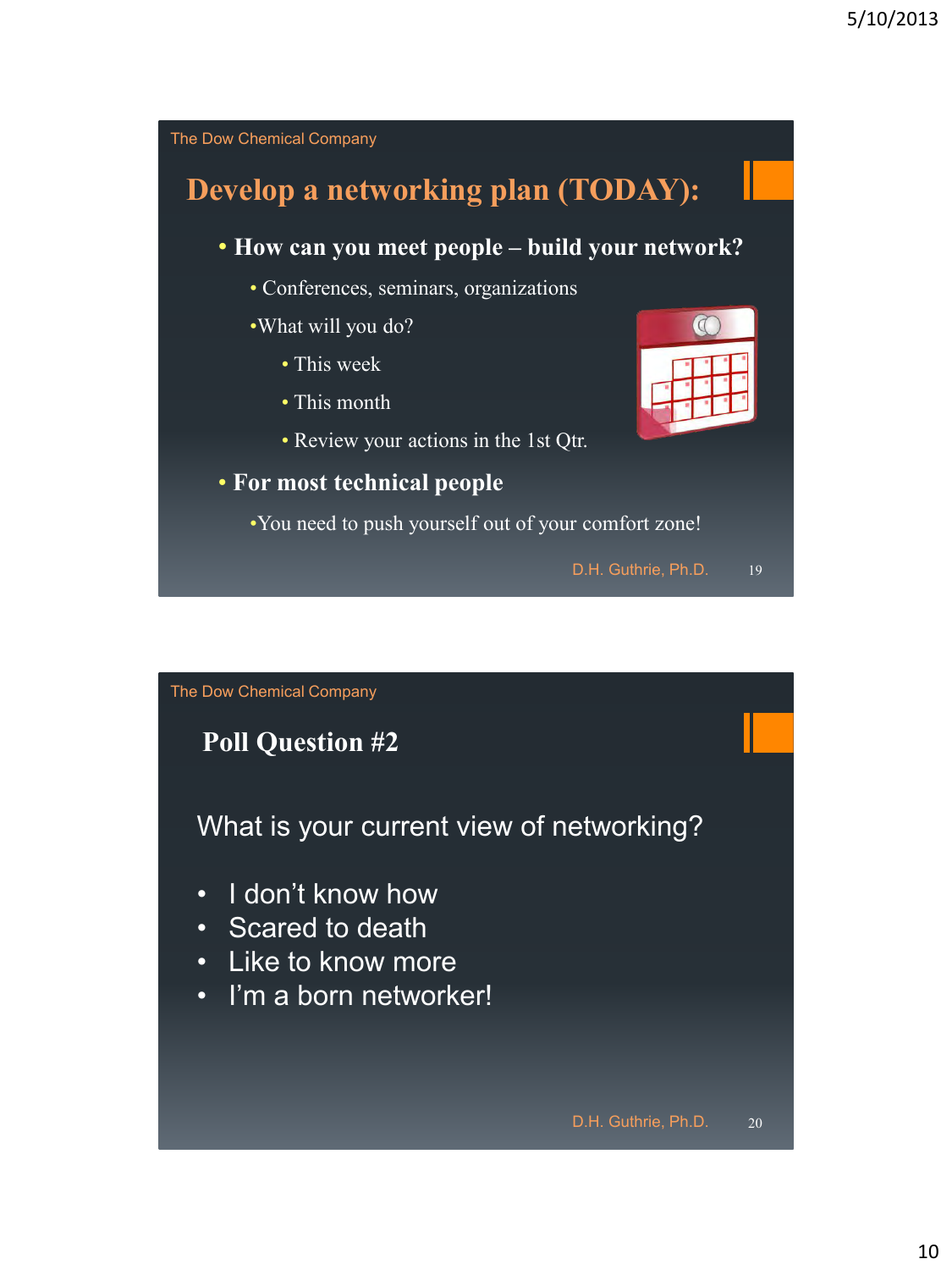### **ACS WEBINARS™** May 2, 2013



### *Insider Networking Tips and Tricks for Scientists*



*Download the presentation and slides ONE WEEK after webinar:*  http://acswebinars.org/insider-networking-tips **21**

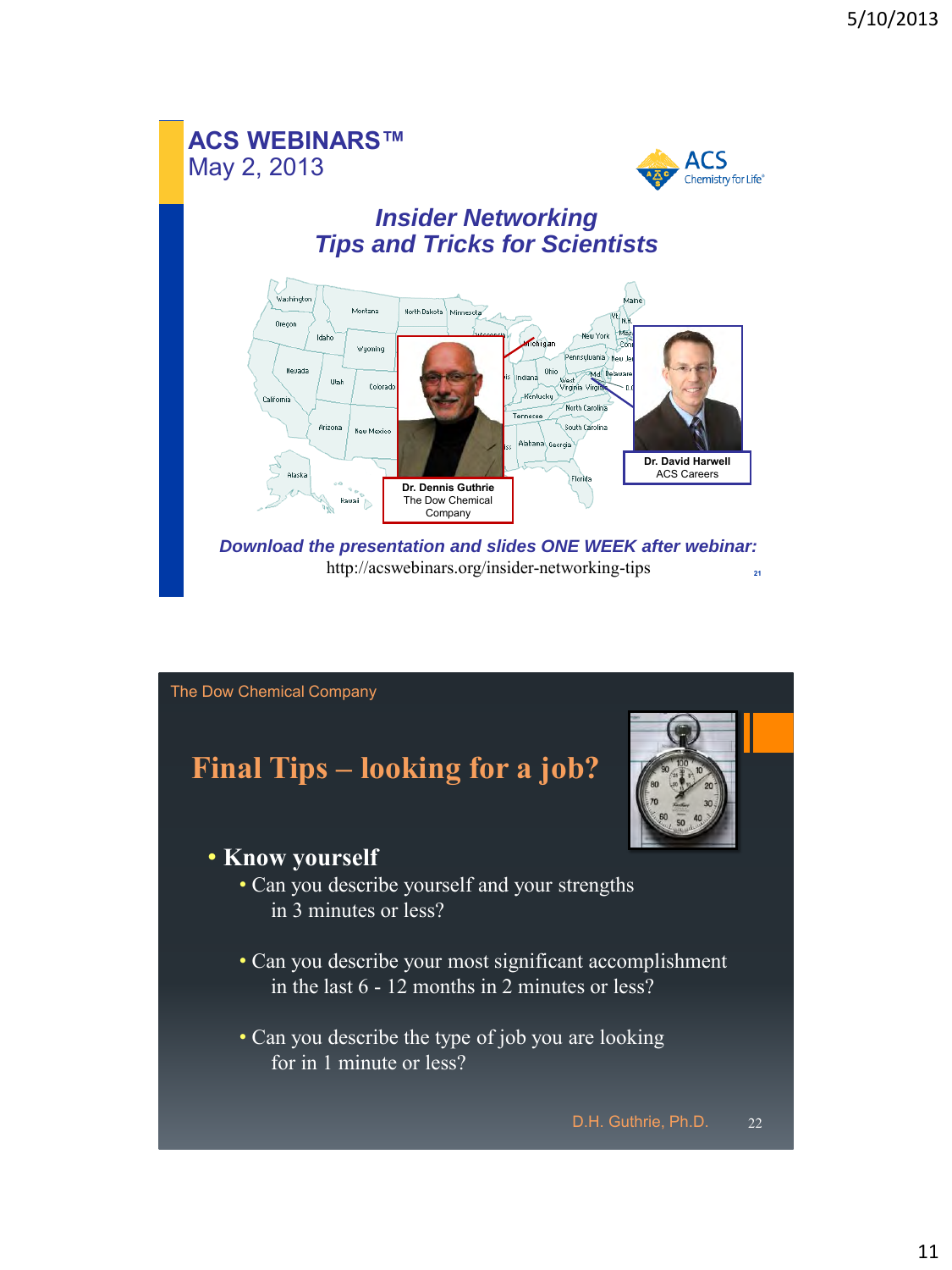

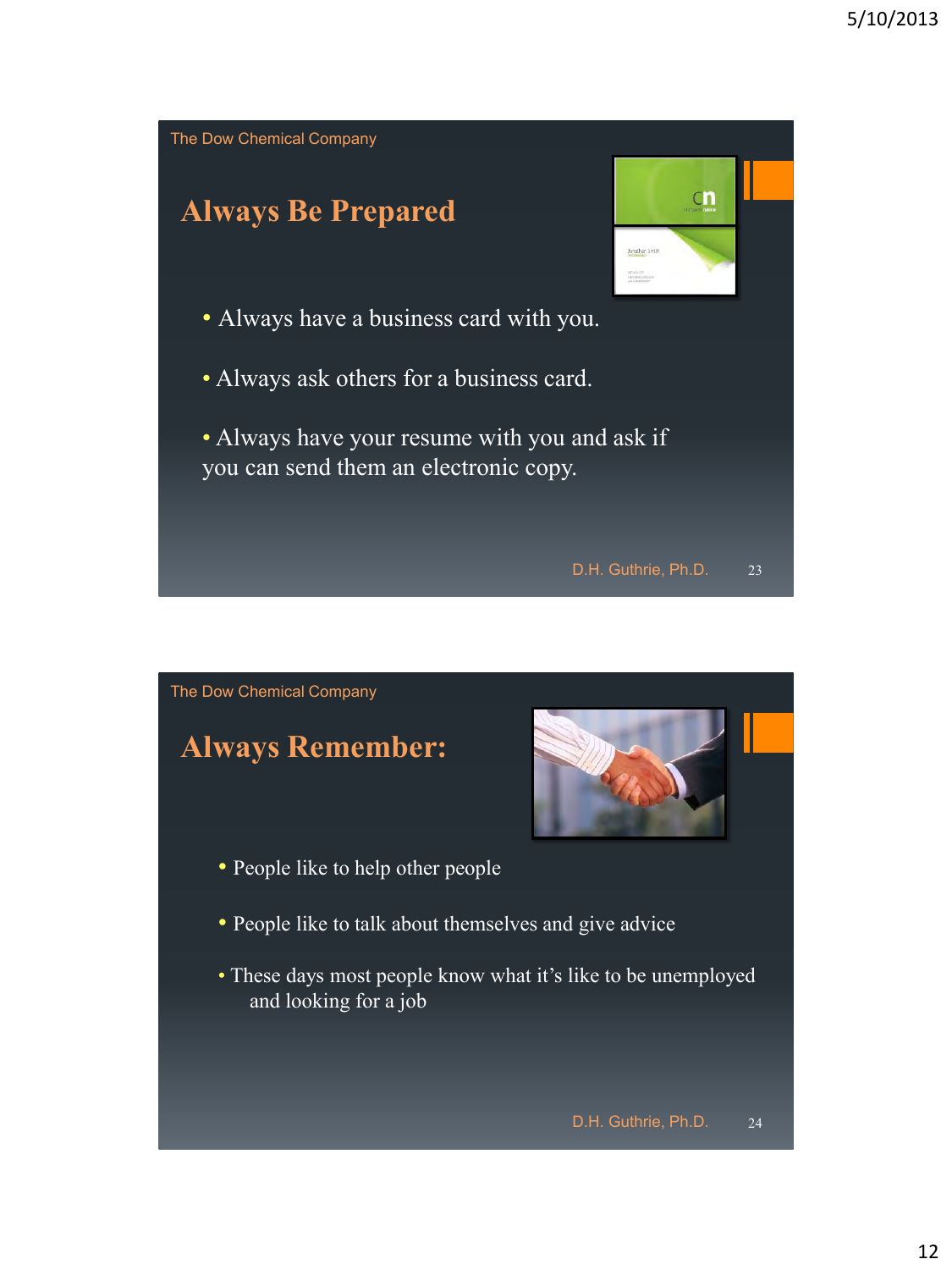### **ACS WEBINARS™** May 2, 2013



### *Insider Networking Tips and Tricks for Scientists*



*Download the presentation and slides ONE WEEK after webinar:*  http://acswebinars.org/insider-networking-tips **25**

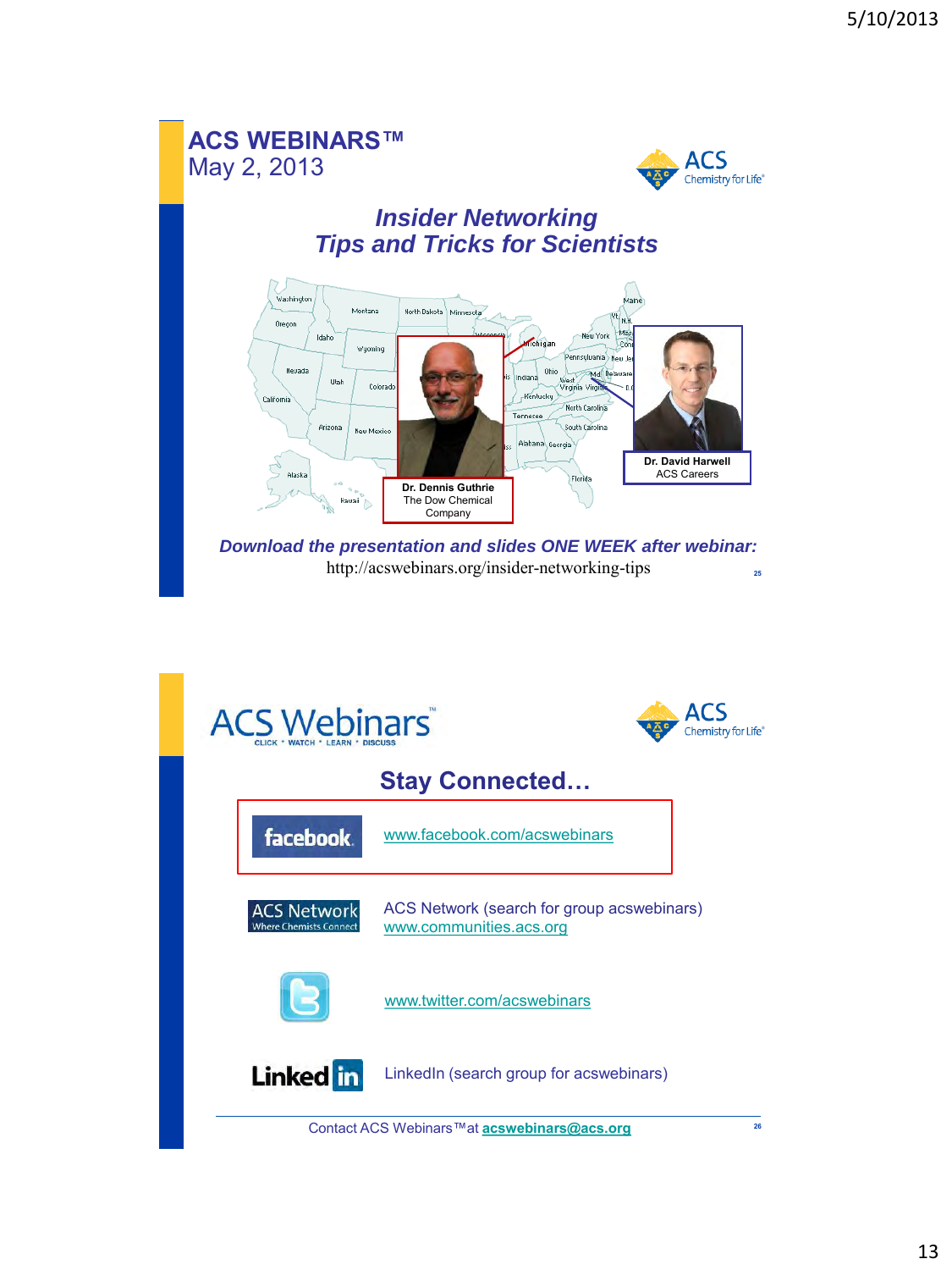### **Upcoming ACS Webinars™** *[www.acswebinars.org](http://www.acswebinars.org/)*





Thursday, May 9, 2013

#### **Sous Vide Cooking Chemistry**

Dr. Douglas Baldwin, Author Dr. Sara Risch, Director of R&D and QA for Popz Europe



Thursday, May 16, 2013

**2013 Chemical Entrepreneurship Series** Business Model Analysis: How will your company make money?

Ms. Barbara Bry, COO of Blackbird Ventures Mr. Neil Senturia, CEO of Blackbird Ventures

Contact ACS Webinars™ at **[acswebinars@acs.org](mailto:acswebinars@acs.org) <sup>27</sup>**





**28**

If you enjoyed this ACS Webinar today… please support the program!



### **www.join.acs.org**

Find the many benefits of ACS membership!